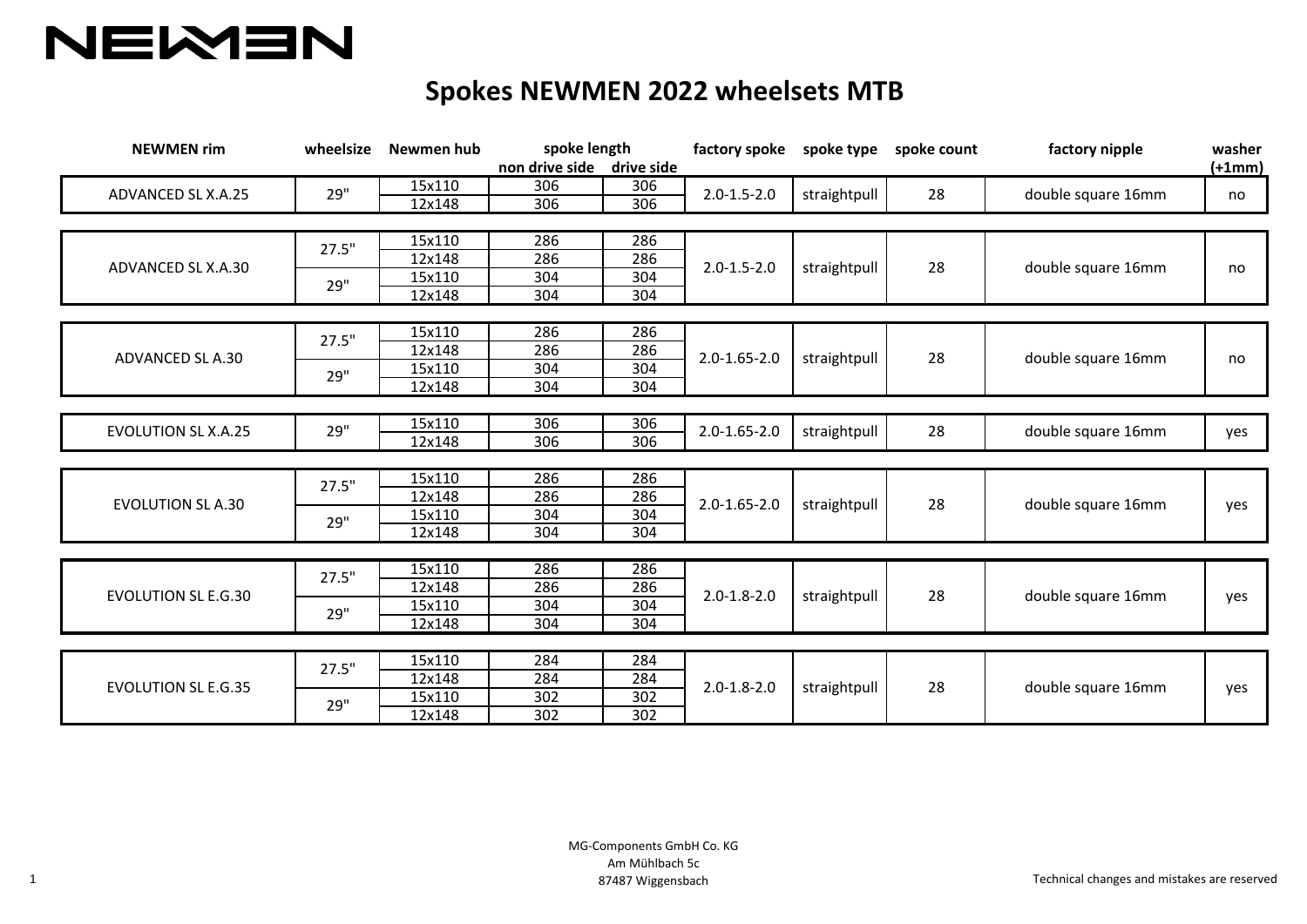| <b>NEWMEN rim</b> | wheelsize | Newmen hub | spoke length              |     | factory spoke | spoke type   | spoke count | factory nipple     | washer   |
|-------------------|-----------|------------|---------------------------|-----|---------------|--------------|-------------|--------------------|----------|
|                   |           |            | non drive side drive side |     |               |              |             |                    | $(+1mm)$ |
|                   |           | 15x110     | 286                       | 286 |               |              |             |                    |          |
| PERFORMANCE 25    | 27.5"     |            |                           |     | 14G           | straightpull | 28          | double square 16mm | no       |
|                   |           | 12x148     | 286                       | 286 |               |              |             |                    |          |
|                   | 29"       | 15x110     | 304                       | 304 |               |              |             |                    |          |
|                   |           | 12x148     | 304                       | 304 |               |              |             |                    |          |
|                   |           |            |                           |     |               |              |             |                    |          |
|                   | 27.5"     | 15x110     | 284                       | 284 | 14G           | straightpull | 28          | double square 16mm | no       |
|                   |           | 12x148     | 284                       | 284 |               |              |             |                    |          |
|                   | 29"       | 15x110     | 302                       | 302 |               |              |             |                    |          |
| PERFORMANCE 30    |           | 12x148     | 302                       | 302 |               |              |             |                    |          |
|                   | 27.5"     | 20x110     | 270                       | 274 | 14G           | J-bend       | 32          | double square 16mm | yes      |
|                   |           | 12x157     | 272                       | 272 |               |              |             |                    |          |
|                   | 29"       | 20x110     | 288                       | 292 |               |              |             |                    |          |
|                   |           | 12x157     | 290                       | 290 |               |              |             |                    |          |
|                   |           |            |                           |     |               |              |             |                    |          |
|                   | 27.5"     | 15x110     | 282                       | 282 | 14G           | straightpull | 28          | double square 16mm | no       |
| PERFORMANCE 35    |           | 12x148     | 282                       | 282 |               |              |             |                    |          |
|                   | 29"       | 15x110     | 300                       | 300 |               |              |             |                    |          |
|                   |           | 12x148     | 300                       | 300 |               |              |             |                    |          |